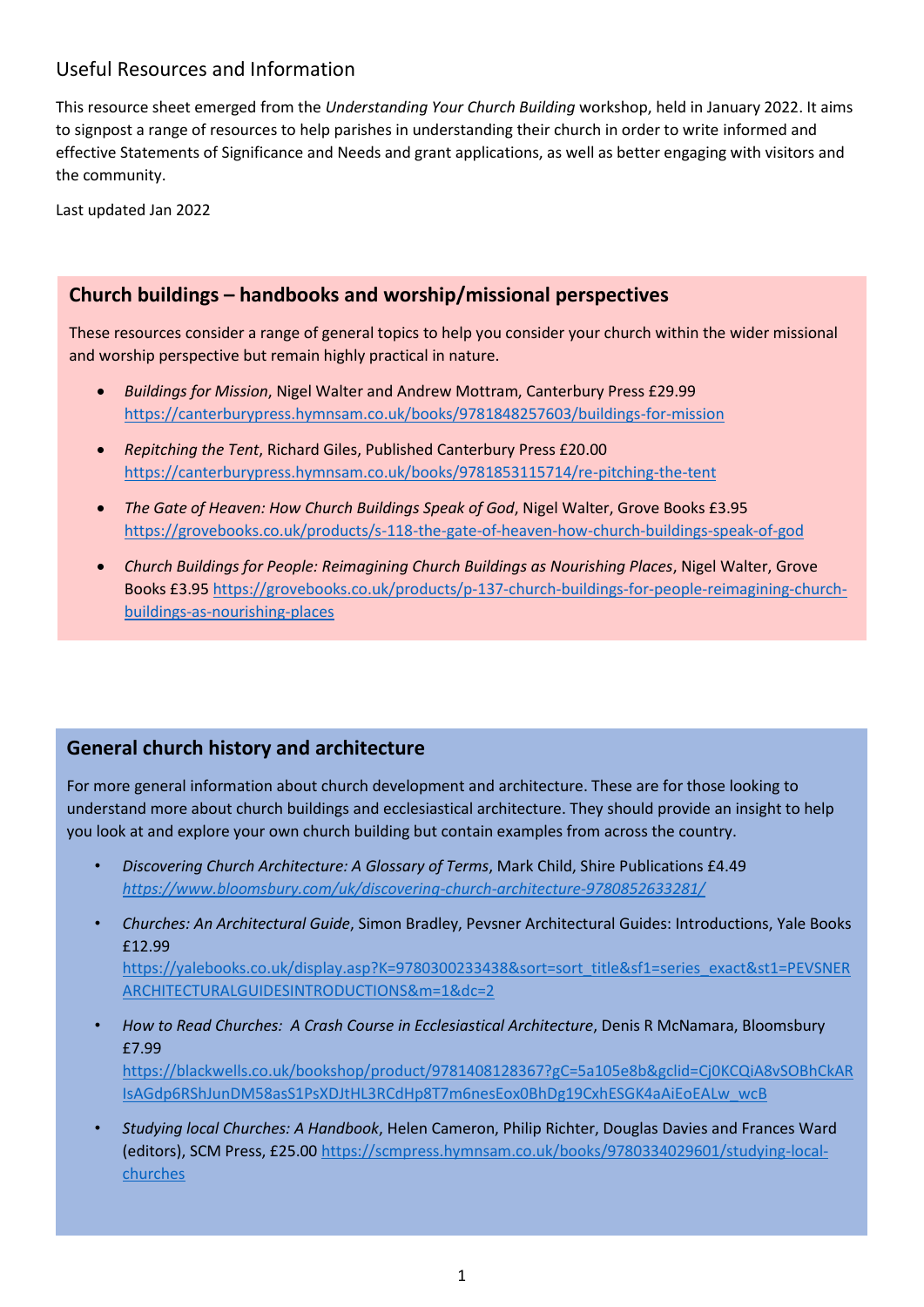## **Church specific information, histories and architecture**

These resources are important for helping to understand a specific church building. Use these when writing Statements of Significance and Needs, grant applications or for researching information for materials to engage visitors. They should help you to build a picture of the development of your church and hold interesting stories, such as important benefactors or memorials. Almost all are free and will be referenced by any heritage professional reading your application, so it's helpful if you have already picked out the important and relevant bits of information.

- **Listing Grade and Description** <https://historicengland.org.uk/listing/the-list/> will contain descriptive information. In some cases it will be very detailed but it could be brief in others; there are often useful references included to find more info. [if your building is not on this list, i.e. not nationally listed, search to see if your Local Planning Authority has a local list including locally important buildings]. The map search can be especially useful for finding your church, listed monuments in the churchyard and any nearby listed buildings or other nationally designated heritage sites (such as scheduled ancient monuments) which can contribute to the sense of place surrounding your church building.
- If your church is in a conservation area, the church could be described in **Conservation Area Appraisal Document** from your Local Planning Authority (this should be online). If you are unsure if your church is in a conservation area, search the internet for '[local council name] conservation areas' to find a list of conservation areas – and often maps – near you. A Conservation Area Appraisal Document will help identify how the church contributes to the special nature of the area. **Local Plans** can also show conservation area boundaries and other different designations in the area.
- The *Buildings of England* **series**, often referred to as **Pevsner** held in local libraries, or contact DAC team. Pevsner is a key resource for architectural descriptions of buildings. Often concise, the description will often help identify the significant parts of the building. There are revised editions for Bedfordshire and Hertfordshire which updates Nikolaus Pevsner's observations from 1940s-70s. H*ertfordshire,* revised by James Bettley (2019) *Bedfordshire, Huntingdonshire and Peterborough*, revised by Charles O'Brien (2014)
- **The Historic Environment Record** [https://www.heritagegateway.org.uk/Gateway/CHR/.](https://www.heritagegateway.org.uk/Gateway/CHR/) This tool searches a range of heritage records and resources, including church buildings and churchyards.
- **Old maps of England** [\(https://www.oldmapsonline.org/en/England\)](https://www.oldmapsonline.org/en/England) are a really interesting way to explore the development of the areas surrounding church buildings and – for  $19<sup>th</sup>$  and  $20<sup>th</sup>$  century churches – sometimes even the churches themselves. The development of the area surrounding the church may give some useful insights into how the church has changed over time to meet changing needs, how the church is viewed and used by the community and much more.
- Your Local County Wildlife Trust website might provide information about your churchyard, including if it has been designated a Wildlife site.
- **Local guides, including church or parish histories, visitor leaflets**  check to see if someone has already researched the history of your area which may include useful information and an interesting perspective on the building. You may have a visitor leaflet in your church which contains a wealth of information about your church building. Please do take care when using these, however, noting their age – some may be several decades old – and any possible misinformation. Where possible, try to find alternative sources to confirm this information. The most reliable of these types of guides will contain references to say where the information was found and places you can look for your own research.
- **The Church Heritage Record** [\(https://facultyonline.churchofengland.org/churches\)](https://facultyonline.churchofengland.org/churches) this is a national system designed to cover various topics including architectural history, archaeology, art history and surrounding natural environment. The Church Heritage Record may not be detailed for your church building but it can have some useful information and links to further sources.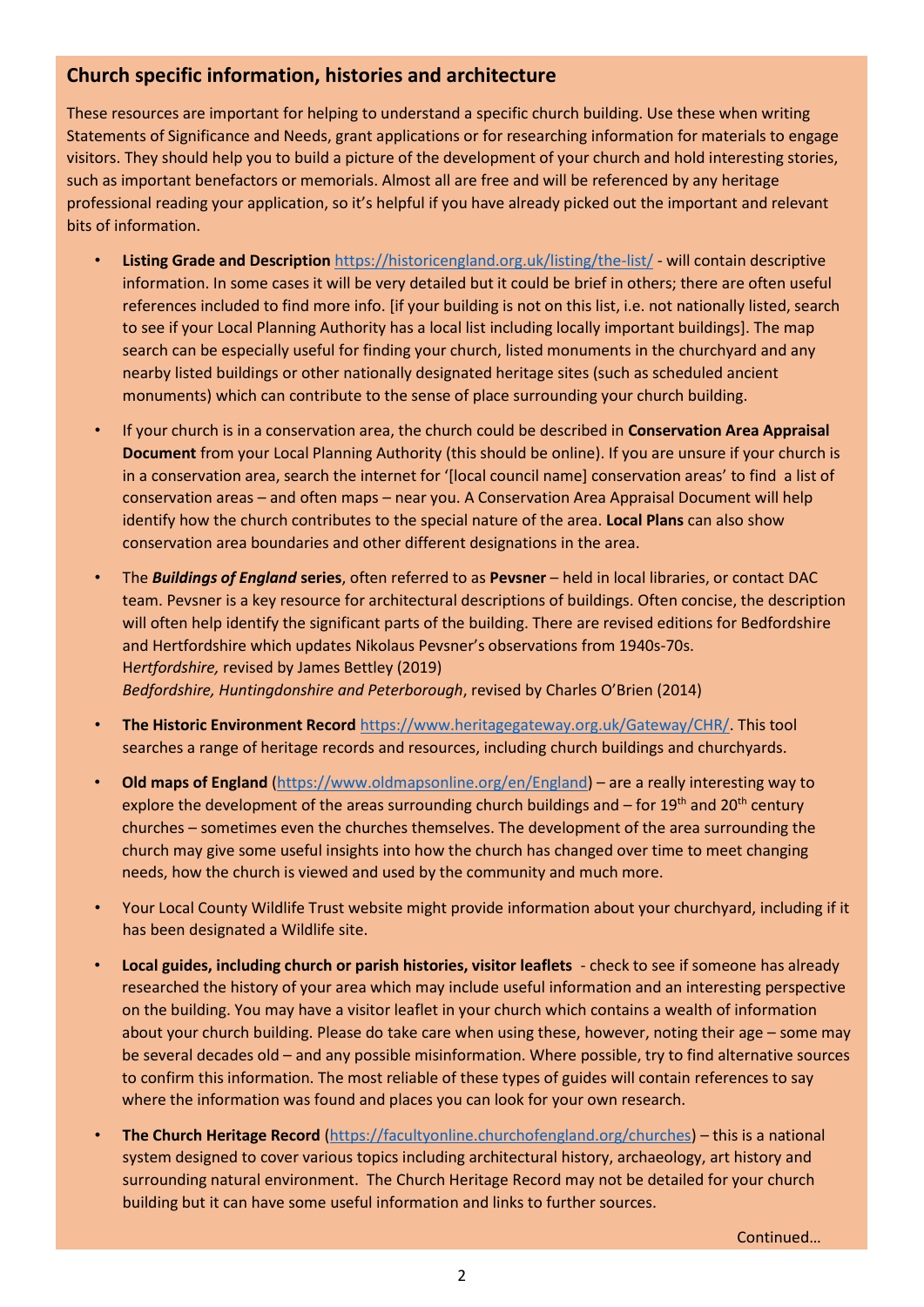- **Incorporated Church Building Society (ICBS) archive on Church Heritage Record** [\(https://facultyonline.churchofengland.org/CHR/SourceDetails.aspx?sourceid=35478\)](https://facultyonline.churchofengland.org/CHR/SourceDetails.aspx?sourceid=35478) – the digital archive of the ICBS via the Church Heritage Record. In some instances, these records provide the only evidence for the layout of a church before restoration or demolition.
- **Quinquennial Inspection reports**  as well as providing you with information about the condition of your church building and identifying issues, the Quinquennial Inspection report is a good place to discover more about the architecture of your church building. Your architect or surveyor may also have included some information about the history of the building through their work on the report.

#### **Bedfordshire Churches Only**

- *Bedfordshire Churches in the Nineteenth Century* by Chris Pickford (Bedfordshire Historical Records Society series) – held in [local libraries,](https://beds-arena.culturalservices.net/web/arena) or contact the DAC team. Chris Pickford's A-Z of churches in Bedfordshire in the 19<sup>th</sup> century is an excellent resource, providing detailed descriptions, accounts and relevant newspaper articles to provide a picture of your church up to 200 years ago.
- **Local Archives** <https://bedsarchives.bedford.gov.uk/ArchivesAndRecordOffice.aspx> for Faculty records and other records relating to the building. These may help track changes to the building in the 20<sup>th</sup> century. Deposits of Faculty records from the Diocesan Office are in the Hertfordshire Archives: [https://www.hertfordshire.gov.uk/services/libraries-and-archives/hertfordshire-archives-and-local](https://www.hertfordshire.gov.uk/services/libraries-and-archives/hertfordshire-archives-and-local-studies/hertfordshire-archives-and-local-studies.aspx)[studies/hertfordshire-archives-and-local-studies.aspx](https://www.hertfordshire.gov.uk/services/libraries-and-archives/hertfordshire-archives-and-local-studies/hertfordshire-archives-and-local-studies.aspx)

## **Hertfordshire Churches Only**

- **Local archives**, e.g. Hertfordshire Archives (hold Faculty records across the diocese), to identify work that has been carried out, dates, development and plans: [https://www.hertfordshire.gov.uk/services/libraries-and-archives/hertfordshire-archives-and-local](https://www.hertfordshire.gov.uk/services/libraries-and-archives/hertfordshire-archives-and-local-studies/hertfordshire-archives-and-local-studies.asp)[studies/hertfordshire-archives-and-local-studies.asp](https://www.hertfordshire.gov.uk/services/libraries-and-archives/hertfordshire-archives-and-local-studies/hertfordshire-archives-and-local-studies.asp)
- **The Royal Commission on the Historical Monuments of England (RCHME)** [https://www.british](https://www.british-history.ac.uk/search/series/rchme)[history.ac.uk/search/series/rchme](https://www.british-history.ac.uk/search/series/rchme) - provides an inventory of English monuments, including many in church buildings, thus providing a useful resource for understanding the monuments in your church building.

#### **Grant applications/project funding**

The *Repairs, maintenance and project funding* section of the diocesan website [\(https://www.stalbans.anglican.org/dac/repairs-maintenance-grants/\)](https://www.stalbans.anglican.org/dac/repairs-maintenance-grants/) provides useful links and information relating to grant funding, including:

- Advice on National Grants for Church Building Repairs and Alterations <https://www.stalbans.anglican.org/dac/national-grants/>
- Advice on Local Grants for Church Building Repairs and Alterations <https://www.stalbans.anglican.org/dac/local-grants/>
- Advice on grants for facilities, services and churchyards[: https://www.stalbans.anglican.org/dac/grants](https://www.stalbans.anglican.org/dac/grants-for-specific-types-of-project/)[for-specific-types-of-project/](https://www.stalbans.anglican.org/dac/grants-for-specific-types-of-project/)